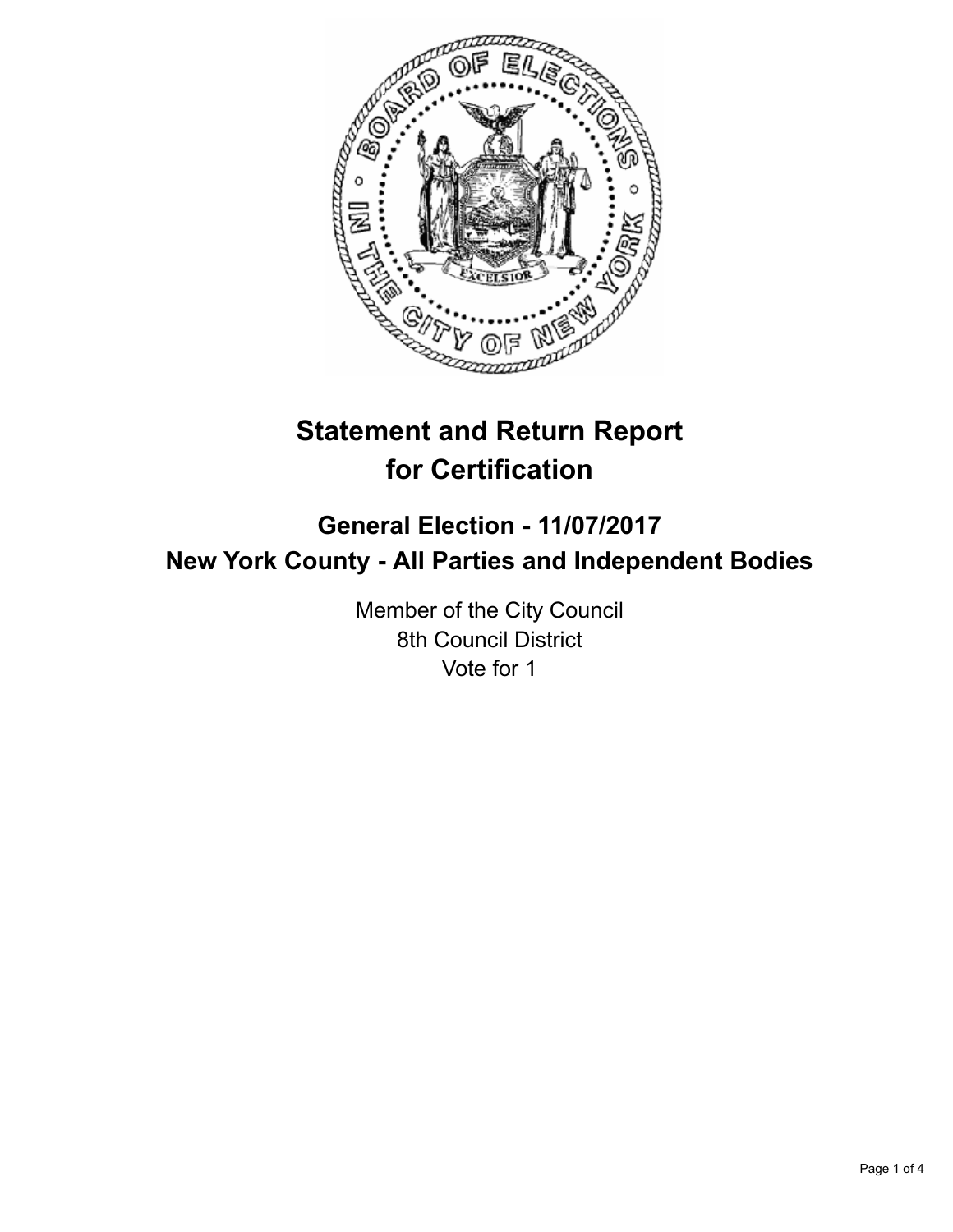

## **Assembly District 68**

| <b>PUBLIC COUNTER</b>                                    | 9,720  |
|----------------------------------------------------------|--------|
| <b>MANUALLY COUNTED EMERGENCY</b>                        | 0      |
| <b>ABSENTEE / MILITARY</b>                               | 283    |
| AFFIDAVIT                                                | 110    |
| <b>Total Ballots</b>                                     | 10,113 |
| Less - Inapplicable Federal/Special Presidential Ballots | 0      |
| <b>Total Applicable Ballots</b>                          | 10,113 |
| DIANA AYALA (DEMOCRATIC)                                 | 7,676  |
| DABY B. CARRERAS (REPUBLICAN)                            | 472    |
| LINDA ORTIZ (CONSERVATIVE)                               | 323    |
| DIANA AYALA (WORKING FAMILIES)                           | 509    |
| DABY B. CARRERAS (REFORM)                                | 39     |
| DABY B. CARRERAS (STOP DE BLASIO)                        | 15     |
| DABY B. CARRERAS (NO REZONING 4 EVER)                    | 14     |
| ADRIANA C. DELEON (WRITE-IN)                             | 1      |
| BRANDON CLARK SALERY (WRITE-IN)                          | 1      |
| CHRISTOPHER MARTE (WRITE-IN)                             | 1      |
| EMILY M. RAMOS (WRITE-IN)                                | 1      |
| FLORINDO J. TRONCELLITI (WRITE-IN)                       | 1      |
| HILLARY CLINTON (WRITE-IN)                               | 1      |
| IAN STRAUGHTER (WRITE-IN)                                | 1      |
| KELMY RODRIGUEZ (WRITE-IN)                               | 1      |
| MARK THOMPSON (WRITE-IN)                                 | 1      |
| ROBERT J. RODRIGUEZ (WRITE-IN)                           | 4      |
| ROBERT RODRIGUEZ (WRITE-IN)                              | 11     |
| ROBERT T. RODRIGUEZ (WRITE-IN)                           | 1      |
| ROBET J. RODRIGUEZ (WRITE-IN)                            | 2      |
| RYAN DE LAUREAL (WRITE-IN)                               | 1      |
| SEAN ROLLE (WRITE-IN)                                    | 1      |
| TAMIKA MAPP (WRITE-IN)                                   | 4      |
| TANISHA P. DEJESUS (WRITE-IN)                            | 1      |
| UNATTRIBUTABLE WRITE-IN (WRITE-IN)                       | 4      |
| WILLIAM PEARLMAN (WRITE-IN)                              | 1      |
| <b>Total Votes</b>                                       | 9,087  |
| Unrecorded                                               | 1,026  |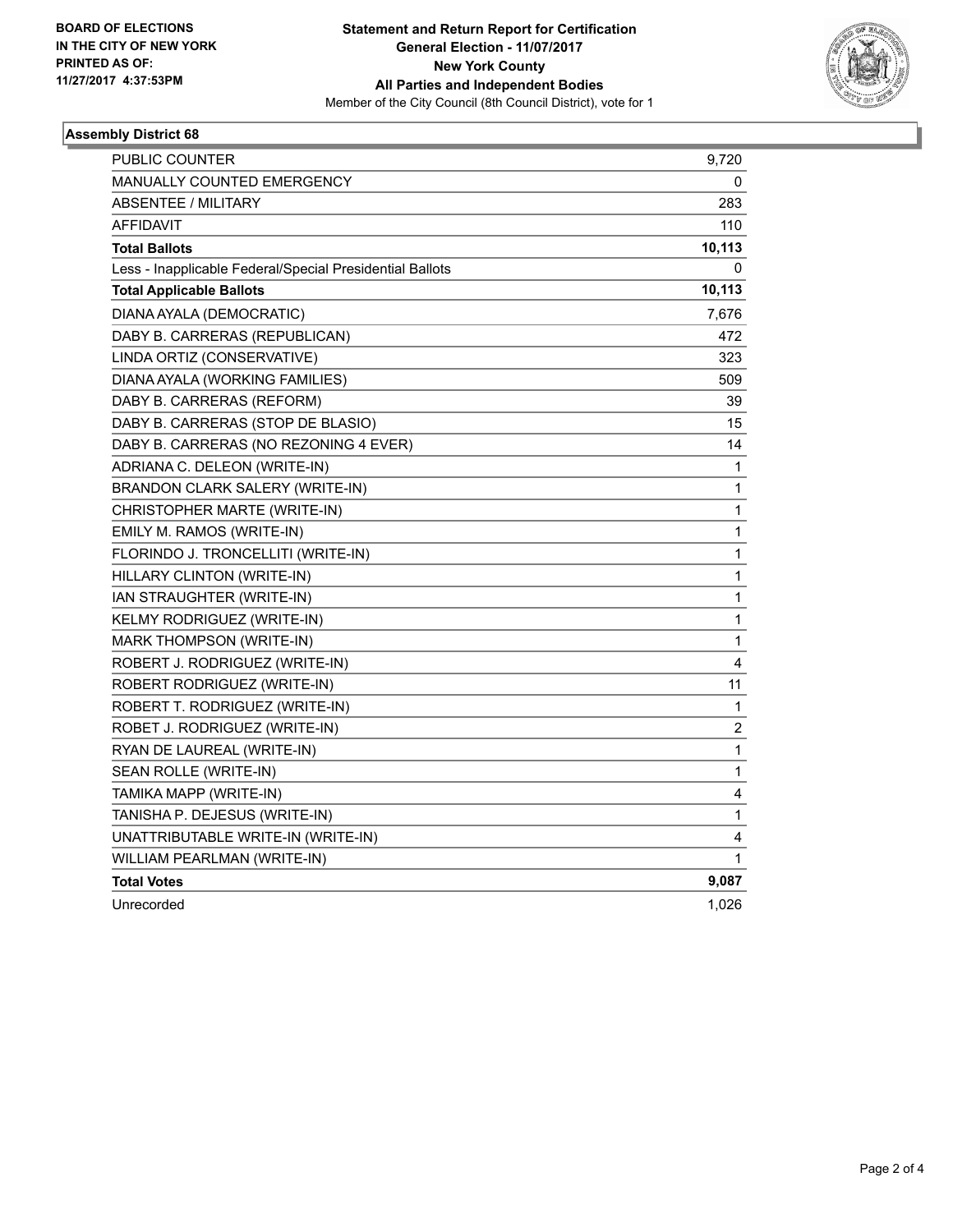

## **Total for Member of the City Council (8th Council District) - New York County**

| <b>PUBLIC COUNTER</b>                                    | 9,720  |
|----------------------------------------------------------|--------|
| <b>MANUALLY COUNTED EMERGENCY</b>                        | 0      |
| <b>ABSENTEE / MILITARY</b>                               | 283    |
| AFFIDAVIT                                                | 110    |
| <b>Total Ballots</b>                                     | 10,113 |
| Less - Inapplicable Federal/Special Presidential Ballots | 0      |
| <b>Total Applicable Ballots</b>                          | 10,113 |
| DIANA AYALA (DEMOCRATIC)                                 | 7,676  |
| DABY B. CARRERAS (REPUBLICAN)                            | 472    |
| LINDA ORTIZ (CONSERVATIVE)                               | 323    |
| DIANA AYALA (WORKING FAMILIES)                           | 509    |
| DABY B. CARRERAS (REFORM)                                | 39     |
| DABY B. CARRERAS (STOP DE BLASIO)                        | 15     |
| DABY B. CARRERAS (NO REZONING 4 EVER)                    | 14     |
| ADRIANA C. DELEON (WRITE-IN)                             | 1      |
| BRANDON CLARK SALERY (WRITE-IN)                          | 1      |
| CHRISTOPHER MARTE (WRITE-IN)                             | 1      |
| EMILY M. RAMOS (WRITE-IN)                                | 1      |
| FLORINDO J. TRONCELLITI (WRITE-IN)                       | 1      |
| HILLARY CLINTON (WRITE-IN)                               | 1      |
| IAN STRAUGHTER (WRITE-IN)                                | 1      |
| KELMY RODRIGUEZ (WRITE-IN)                               | 1      |
| MARK THOMPSON (WRITE-IN)                                 | 1      |
| ROBERT J. RODRIGUEZ (WRITE-IN)                           | 4      |
| ROBERT RODRIGUEZ (WRITE-IN)                              | 11     |
| ROBERT T. RODRIGUEZ (WRITE-IN)                           | 1      |
| ROBET J. RODRIGUEZ (WRITE-IN)                            | 2      |
| RYAN DE LAUREAL (WRITE-IN)                               | 1      |
| SEAN ROLLE (WRITE-IN)                                    | 1      |
| TAMIKA MAPP (WRITE-IN)                                   | 4      |
| TANISHA P. DEJESUS (WRITE-IN)                            | 1      |
| UNATTRIBUTABLE WRITE-IN (WRITE-IN)                       | 4      |
| WILLIAM PEARLMAN (WRITE-IN)                              | 1      |
| <b>Total Votes</b>                                       | 9,087  |
| Unrecorded                                               | 1,026  |